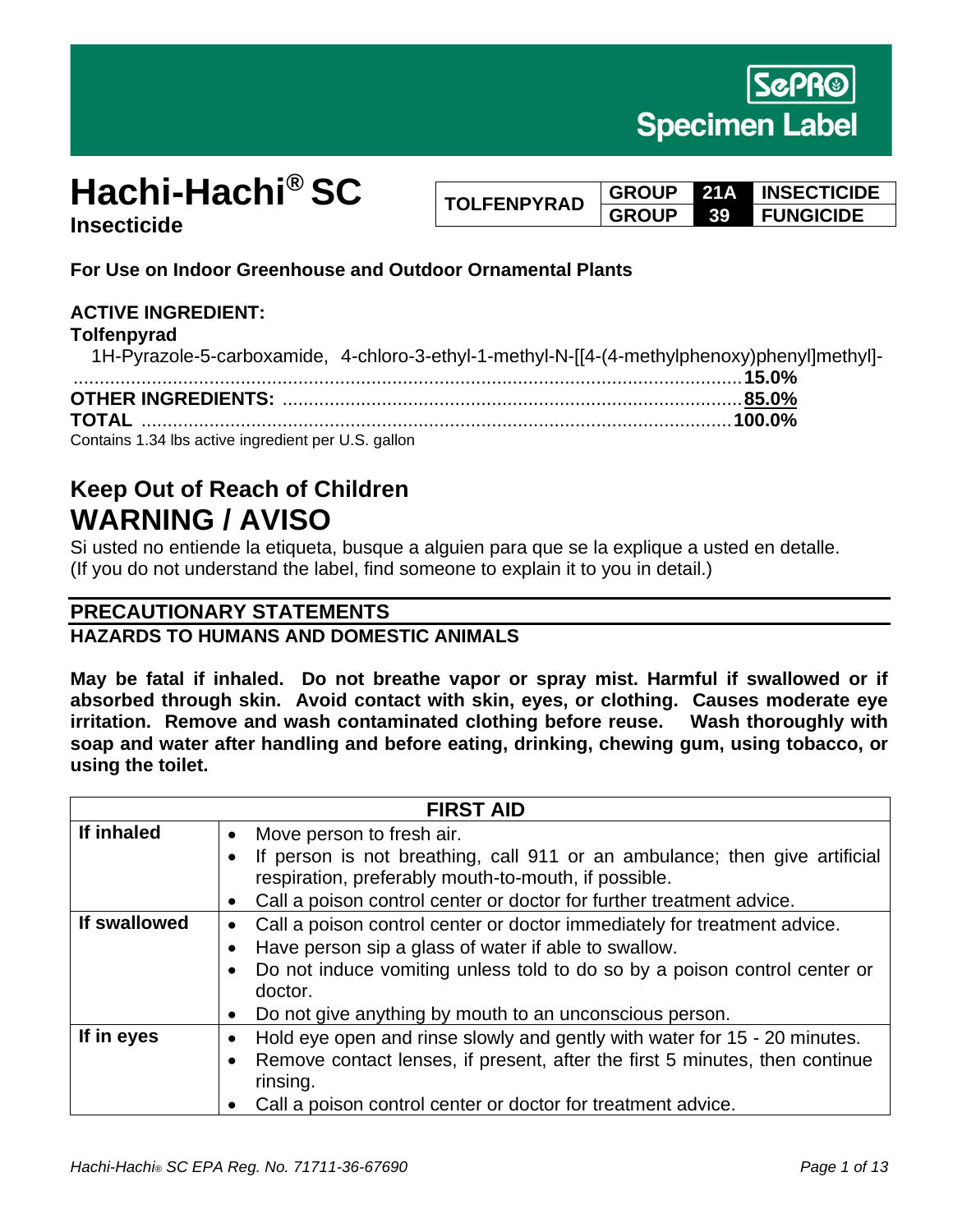| If on skin or $\cdot$ | Take off contaminated clothing.                                         |
|-----------------------|-------------------------------------------------------------------------|
| clothing              | $\sim$ Rinse skin immediately with plenty of water for 15 - 20 minutes. |
|                       | Call a poison control contor or doctor for troatmont advice             |

# bison control center or doctor for treatment advice

# **HOTLINE NUMBER**

Have the product container or label with you when calling a poison control center or doctor, or going for treatment. For additional information on this pesticide product, including human health concerns and medical emergencies, call **INFOTRAC** at **1-800-535-5053**.

### **PERSONAL PROTECTIVE EQUIPMENT (PPE) Applicators and other handlers must wear:**

- Long-sleeved shirt and long pants;
- Waterproof gloves;
- Shoes plus socks;
- Protective eyewear (goggles, face shield, or safety glasses).
- For handling activities, wear a minimum of a NIOSH-approved elastomeric half mask respirator with organic vapor (OV) cartridges and a combination N, R, or P filter; OR a NIOSH-approved gas mask with OV canisters; OR a NIOSH-approved powered air-purifying respirator with OV cartridges and combination HE filters.

# See **Engineering Controls**

Follow the manufacturer's instructions for cleaning/maintaining PPE. If no such instructions for washables exist, use detergent and hot water. Keep and wash PPE separately from other laundry.

Discard clothing and other absorbent materials that have been drenched or heavily contaminated with this product's concentrate. Do not reuse them.

## **ENGINEERING CONTROLS**

When handlers use closed systems, enclosed cabs, or aircraft in a manner that meets the requirements listed in the Worker Protection Standard (WPS) for agricultural pesticides [40 CFR 170.240 (d) (4–6)], the handler PPE requirements may be reduced or modified as specified in the WPS.

#### **USER SAFETY RECOMMENDATIONS Users should:**

- Wash thoroughly with soap and water after handling and before eating, drinking, chewing gum, using tobacco, or using the toilet.
- Remove clothing/PPE immediately if pesticide gets inside. Then wash thoroughly and put on clean clothing.
- Remove PPE immediately after handling this product. Wash the outside of gloves before removing. As soon as possible, wash thoroughly and change into clean clothing.
- Wash clothing and personal protective equipment (including both the inside and outside of gloves) before each day of reuse according to manufacturer's directions or, if no such directions exist, in detergent and hot water. Keep and wash PPE separately from other laundry.

## **ENVIRONMENTAL HAZARDS**

This pesticide is very highly toxic to fish and aquatic invertebrates.

**For terrestrial uses, do not apply directly to water, or to areas where surface water is present, or to intertidal areas below the mean high water mark. Do not apply when weather conditions**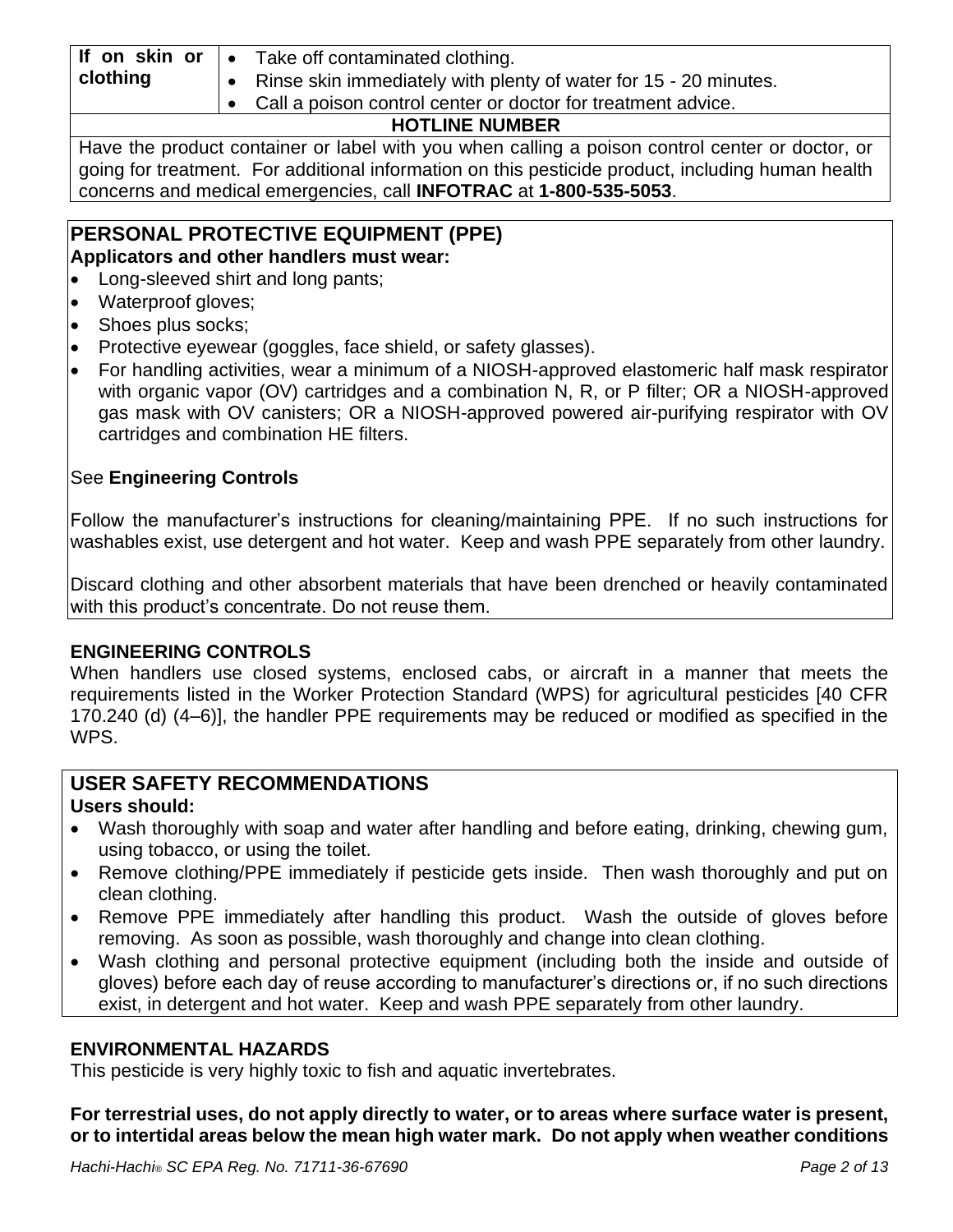**favor drift from treated areas.** Drift and runoff may be hazardous to aquatic organisms in water adjacent to treated areas. Do not contaminate water when cleaning equipment or disposing of equipment washwaters.

This product is highly toxic to bees and other pollinating insects exposed to direct treatment or residues on blooming ornamental plants or weeds. **Do not apply this product or allow it to drift to blooming plants or weeds if bees or other pollinating insects are visiting the treatment area.** Application must be made at least 8 hours prior to bees foraging.

This product may impact surface water quality due to runoff of rainwater. This is especially true for poorly draining soils and soils with shallow groundwater. This product is classified as having medium to high potential for reaching both surface water and aquatic sediment via runoff for several weeks after application. A level, well-maintained vegetative filter (buffer) strip between areas to which this product is applied and surface water features such as ponds, streams, and springs will reduce the potential loading of this chemical from runoff water and sediment. Runoff of this product will be reduced by avoiding applications when rainfall is forecasted to occur within 48 hours. Sound erosion control practices will reduce this product's potential to reach aquatic sediment via runoff.

## **PROTECTION OF POLLINATORS**



**APPLICATION RESTRICTIONS EXIST FOR THIS PRODUCT BECAUSE OF RISK TO BEES AND OTHER INSECT POLLINATORS. FOLLOW APPLICATION RESTRICTIONS FOUND IN THE DIRECTIONS FOR USE TO PROTECT POLLINATORS.**

#### **This product can kill bees and other insect pollinators.**

Bees and other insect pollinators will forage on plants when they flower, shed pollen, or produce nectar.

Bees and other insect pollinators can be exposed to this pesticide from:

- Direct contact during foliar applications or contact with residues on plant surfaces after foliar applications.
- Ingestion of residues in nectar and pollen when the pesticide is applied as a seed treatment, soil, tree injection, as well as foliar applications.

When using this product, take steps to:

- Minimize exposure of this product to bees and other insect pollinators when they are foraging on pollinator attractive plants around the application site.
- Minimize drift of this product onto beehives or to off-site pollinator attractive habitat. Drift of this product onto beehives or off-site to pollinator attractive habitat can result in bee kills.

Information on protecting bees and other insect pollinators may be found at the Pesticide Environmental Stewardship website at:

http://pesticidestewardship.org/PollinatorProtection/Pages/default.aspx.

Pesticide incidents (for example, bee kills) should immediately be reported to the state/tribal lead agency. For contact information for your state, go to: www.aapco.org/officials.html. Pesticide incidents should also be reported to the National Pesticide Information Center at: www.npic.orst.edu or directly to EPA at: beekill@epa.gov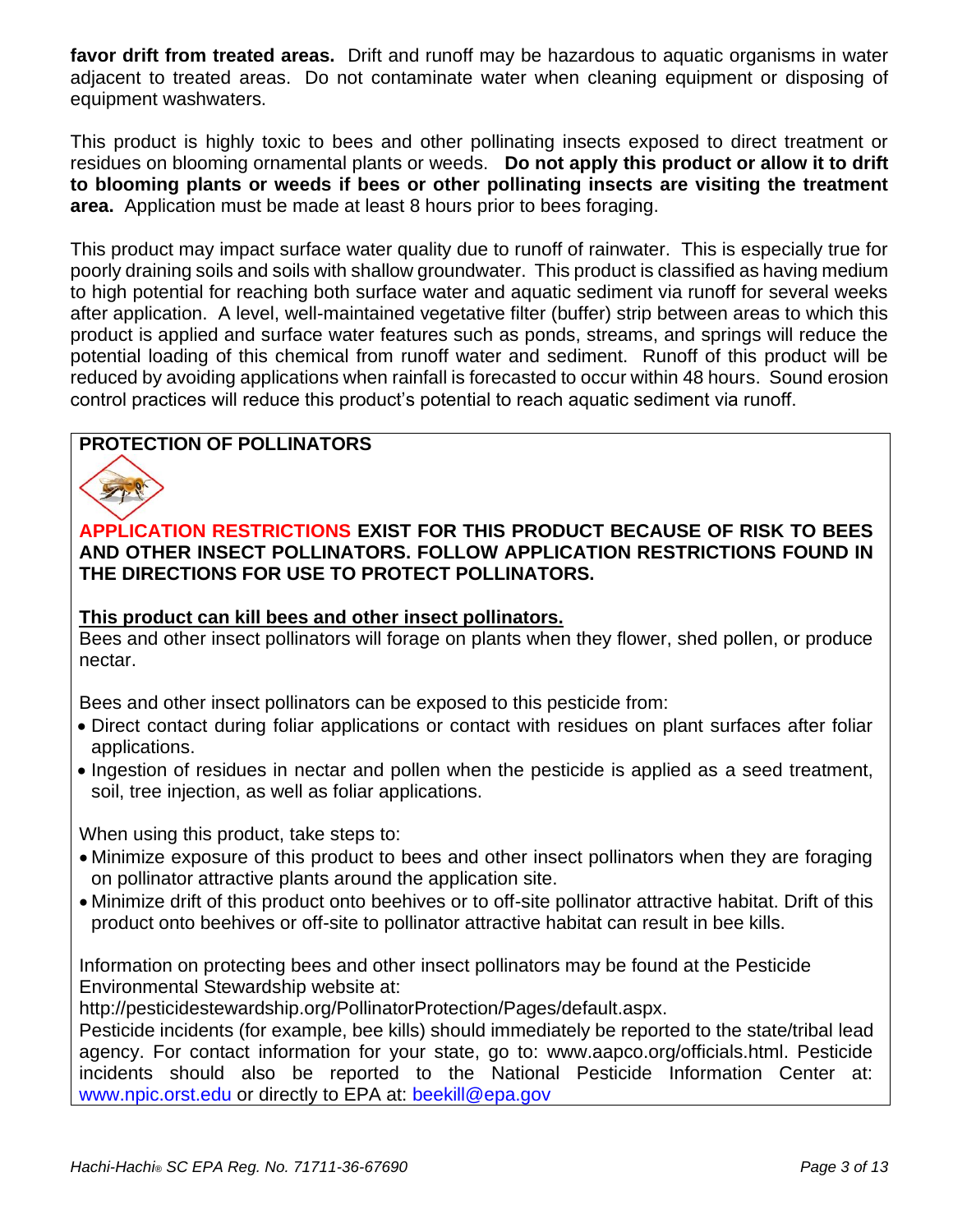## **ENDANGERED SPECIES RESTRICTIONS**

This product may pose a hazard to endangered aquatic species. Follow all use directions.

# **PHYSICAL OR CHEMICAL HAZARDS**

Do not use or store near heat or open flame.

# **DIRECTIONS FOR USE**

### **It is a violation of Federal law to use this product in a manner inconsistent with its labeling.**

Do not apply this product in a way that will contact workers or other persons, either directly or through drift. Only protected handlers may be in the area during application. For any requirements specific to your state or tribe, consult the state or tribal agency responsible for pesticide regulation. Use of this product in residential areas is prohibited.



## COMMERCIALLY GROWN ORNAMENTALS NOT UNDER CONTRACT FOR POLLINATION SERVICES BUT ARE ATTRACTIVE TO POLLINATORS

Do not apply this product while bees are foraging. Do not apply this product until flowering is complete and all petals have fallen unless one of the following conditions is met:

- The application is made to the target site after sunset.
- The application is made to the target site when temperatures are below 55°F.
- The application is made in accordance with a government-initiated public health response.
- The application is made in accordance with an active state-administered apiary registry program where beekeepers are notified no less than 48-hours prior to the time of the planned application so that the bees can be removed, covered or otherwise protected prior to spraying
- The application is made due to an imminent threat of significant crop loss and a documented determination consistent with an IPM plan or predetermined economic threshold is met. Every effort should be made to notify beekeepers no less than 48 hours prior to the time of the planned application so that the bees can be removed, covered, or otherwise protected prior to spraying.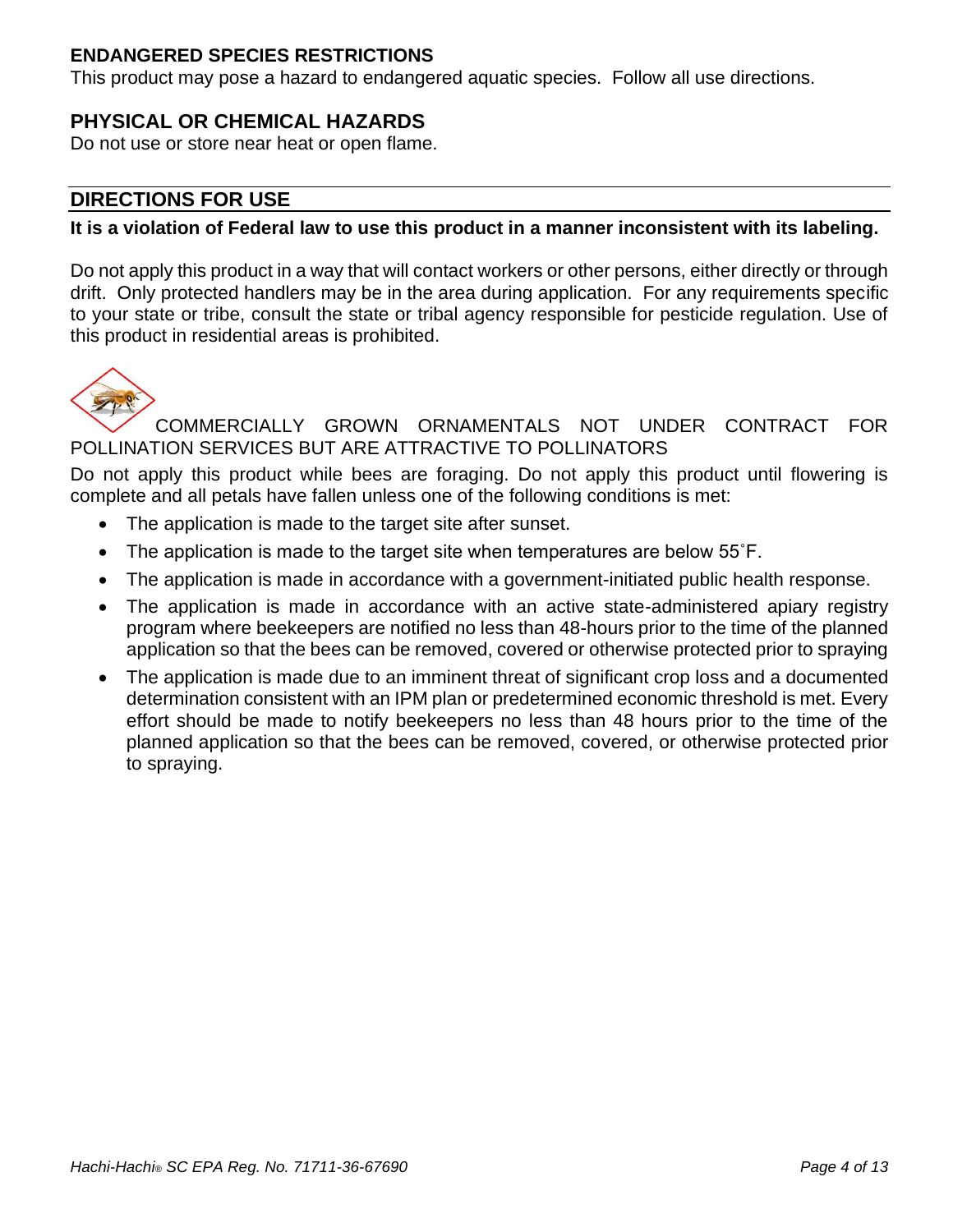# **AGRICULTURAL USE REQUIREMENTS**

Use this product only in accordance with its labeling and with the Worker Protection Standard, 40 CFR Part 170. This Standard contains requirements for the protection of agricultural workers on farms, forests, nurseries, and greenhouses, and handlers of agricultural pesticides. It contains requirements for training, decontamination, notification, and emergency assistance. It also contains specific instructions and exceptions pertaining to the statements on this label about personal protective equipment (PPE) and restricted-entry interval. The requirements in this box only apply to uses of this product that are covered by the Worker Protection Standard.

Do not enter or allow worker entry into treated areas during the restricted entry interval (REI) of 12 hours.

For early entry into treated areas that is permitted under the Worker Protection Standard and that involves contact with anything that has been treated such as plants, soil, or water, wear:

- Coveralls
- Waterproof gloves
- Shoes plus socks
- Protective eyewear (goggles, face shield, or safety glasses)

## **USE INFORMATION**

Hachi-Hachi<sup>®</sup> SC insecticide is a suspension concentrate containing 1.34 lbs of active ingredient tolfenpyrad per gallon. This product is a contact insecticide used for the control of several orders of insects. Complete and thorough spray coverage is necessary for maximum results. Hachi-Hachi SC insecticide should be used in a program with other products to provide season long protection. Apply as a spray as directed in the **Application Directions** section of this label.

Mix with sufficient water and apply as a foliar spray to obtain uniform coverage. Adjust water volumes and tractor speed accordingly for ornamental plants with dense foliage or excessive growth. Unless otherwise specified under **Application Directions**, apply when pest populations are beginning to build, before plant damage or injury is observed. Consult your local agricultural advisor or state cooperative extension service for recommendations.

## **DIRECTIONS FOR USE OF HACHI-HACHI**® **SC INSECTICIDE AS A FUNGICIDE**

For ornamental plants and diseases where the level of activity of Hachi-Hachi® SC insecticide is listed as "control", this product may be used alone as a contact fungicide or mixed with other registered fungicide products to broaden spectrum of disease control. For plants and diseases where the level of activity of Hachi-Hachi<sup>®</sup> SC insecticide is listed as "suppression", this product should NOT be substituted for labeled fungicidal products.

### **APPLICATION DIRECTIONS**

- Applications should be made immediately after the spray solution is prepared.
- Thorough spray coverage is critical to obtain control of the target pest(s).
- Applications may be made by ground with high or low volume spray equipment that provides thorough spray coverage of the plant.
- Use sufficient water volume to ensure thorough coverage of foliage.

### **RESTRICTIONS**

- **Do not spray to the point of runoff.**
- **Do not allow pesticide to enter or run off into public waterways, sewers, or drains.**
- **Do not apply Hachi-Hachi SC insecticide through any type of irrigation system.**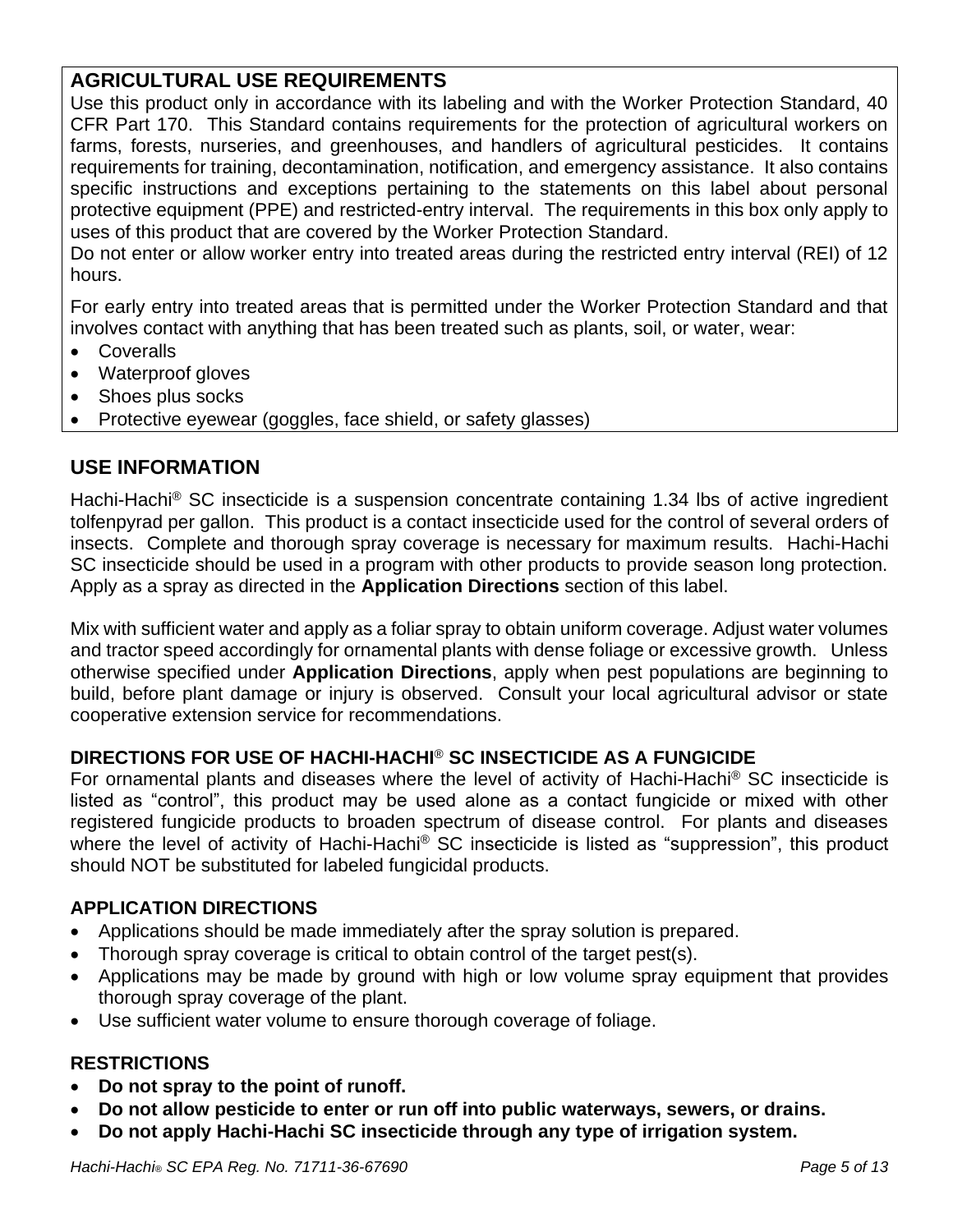• **Not for sale into, distribution, and/or use in New York state.**

## **SPRAY ADJUVANTS**

For maximum performance, the use of an agricultural spray adjuvant with Hachi-Hachi<sup>®</sup> SC insecticide is recommended to increase spray coverage of the plants and pests being treated. Select an adjuvant that is labeled for agricultural use and follow its use directions.

## **USE RESTRICTIONS FOR ORNAMENTAL CROPS**

- Do not apply this product in residential areas.
- Do not apply this product as a smoke or aerosol.
- In Florida, do not use on bearing or nonbearing commercial fruit trees and vines.
- Do not use this product through any type of irrigation system.

## **USE LIMITATIONS AND PRECAUTIONS FOR ORNAMENTAL CROPS**

- Do not apply to *Salvia* spp., *Impatiens* spp., *Gypsophila* spp. and New Guinea impatiens due to potential plant injury.
- Do not apply to Poinsettias with bracts with color*.*

### **Resistance Management**

For resistance management, Hachi-Hachi<sup>®</sup> SC insecticide contains a Group 21A insecticide. Any insecticide population may contain individuals naturally resistant to Hachi-Hachi® SC Insecticide and other Group 21A insecticides. The resistant individuals may dominate the insect population if this group of insecticides are used repeatedly in the same fields. Appropriate resistance-management strategies should be followed.

To delay insecticide/acaricide resistance, take the following steps:

- Rotate the use of Hachi-Hachi® SC Insecticide or other Group 21A insecticides within a growing season, or among growing seasons, with different groups that control the same pests.
- Use tank mixtures with insecticides from a different group that are equally effective on the target pest when such use is permitted. Do not rely on the same mixture repeatedly for the same pest population. Consider any known cross-resistance issues (for the targeted pests) between the individual components of a mixture. In addition, consider the following recommendations provided by the Insecticide Resistance Action Committee (IRAC):
	- o Individual insecticides selected for use in mixtures should be highly effective and be applied at the rates at which they are individually registered for use against the target species. o Mixtures with components having the same IRAC mode of action classification are not recommended for insect resistance management.
	- o When using mixtures, consider any known cross-resistance issues between the individual components for the targeted pest(s).
	- o Mixtures become less effective if resistance is already developing to one or both active ingredients, but they may still provide pest management benefits.
	- o The insect resistance management benefits of an insecticide mixture are greatest if the two components have similar periods of residual insecticidal activity. Mixtures of insecticides with unequal periods of residual insecticide activity may offer an insect resistance management benefit only for the period where both insecticides are active.
- Adopt an integrated pest management program for insecticide/acaricides use that includes scouting, uses historical information related to pesticide use, crop rotation, record keeping, and which considers cultural, biological and other chemical control practices.
- Monitor after application for unexpected target pest survival. If the level of survival suggests the presence of resistance, consult with your local university specialist or certified pest control advisor.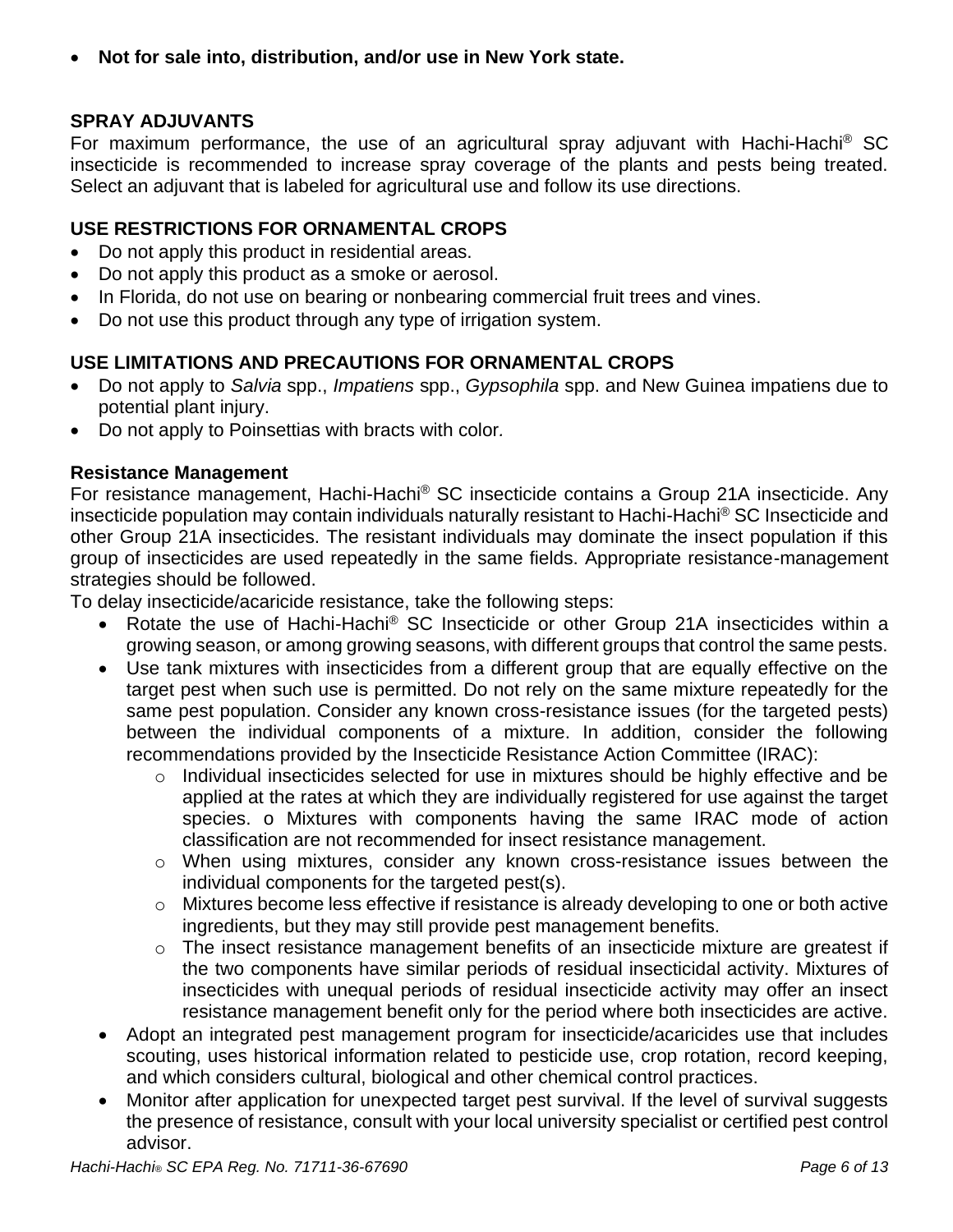- Contact your local extension specialist or certified crop advisors for any additional pesticide resistance-management and/or IPM recommendations for the specific site and pest problems in your area.
- For further information or to report suspected resistance contact Nichino America representatives at 888-740-7700.

#### **Mixing Directions**

Shake well before using. Read and follow all label directions for each tank mix product prior to any tank mixing with Hachi-Hachi® SC insecticide. This product can be mixed with other registered pesticides for use on labeled ornamental plants or sites, in accordance with the most restrictive use directions and precautions. Do not exceed any labeled dose rate.

Hachi-Hachi<sup>®</sup> SC insecticide is physically and biologically compatible with many registered pesticides, fertilizers or micronutrients. Contact your supplier for advice when considering mixing Hachi-Hachi<sup>®</sup> SC insecticide with other pesticides, fertilizers, or micronutrients. If you have no experience with the combination you are considering, you should conduct a test to determine physical compatibility. To determine physical compatibility, add the recommended proportions of each chemical with the same proportion of water, as will be present in the chemical supply tank, into a suitable container, mix thoroughly and allow to stand for five minutes. If the combination remains mixed, or can be readily remixed, the mixture is considered physically compatible.

**Hachi-Hachi® SC Insecticide Alone:** Begin with clean equipment. Fill spray tank with ¾ of the amount of water needed for the intended application and then turn on agitation. Pour recommended amount of product on the surface of water in the spray tank. Add the remaining water volume to the spray tank with agitation running. Keep agitation running during filling and spraying operations. If spraying must be stopped before emptying the sprayer, resume agitation before spraying the remainder of the load.

### **Hachi-Hachi® SC Insecticide Tank Mixtures:**

**It is the pesticide user's responsibility to ensure that all products are registered for the intended use. Users must follow the most restrictive directions for use and precautionary statements of each product in the tank mixture**. Begin with clean equipment. Fill spray tank with ¾ of the amount of water needed for the intended application and turn on agitation. If using a buffering agent, add after filling the tank with ¾ amount of water.

Add the recommended amount of tankmix products in the following order while maintaining agitation:

- 1) products in water soluble packets
- 2) wettable powders
- 3) water dispersible granulars and/or soluble powders
- 4) flowable liquids (including Hachi-Hachi® SC insecticide)
- 5) emulsifiable concentrate
- 6) adjuvants and/or oils
- 7) remaining amount of water to achieve the desired level

## **COMPATIBILITY STATEMENT REGARDING CERTAIN FUNGICIDE PRODUCTS**

Hachi-Hachi<sup>®</sup> SC insecticide has been found to be compatible in mixes with several different fungicide products and has been found to be safe to labeled ornamental plants under most conditions. However, care should be taken when applying Hachi-Hachi® SC insecticide in tankmixes with fungicide products in FRAC Group 3 (sterol biosynthesis inhibitors) and FRAC Group 11 (QoI) if environmental conditions are known to be conducive to adverse plant response to those products.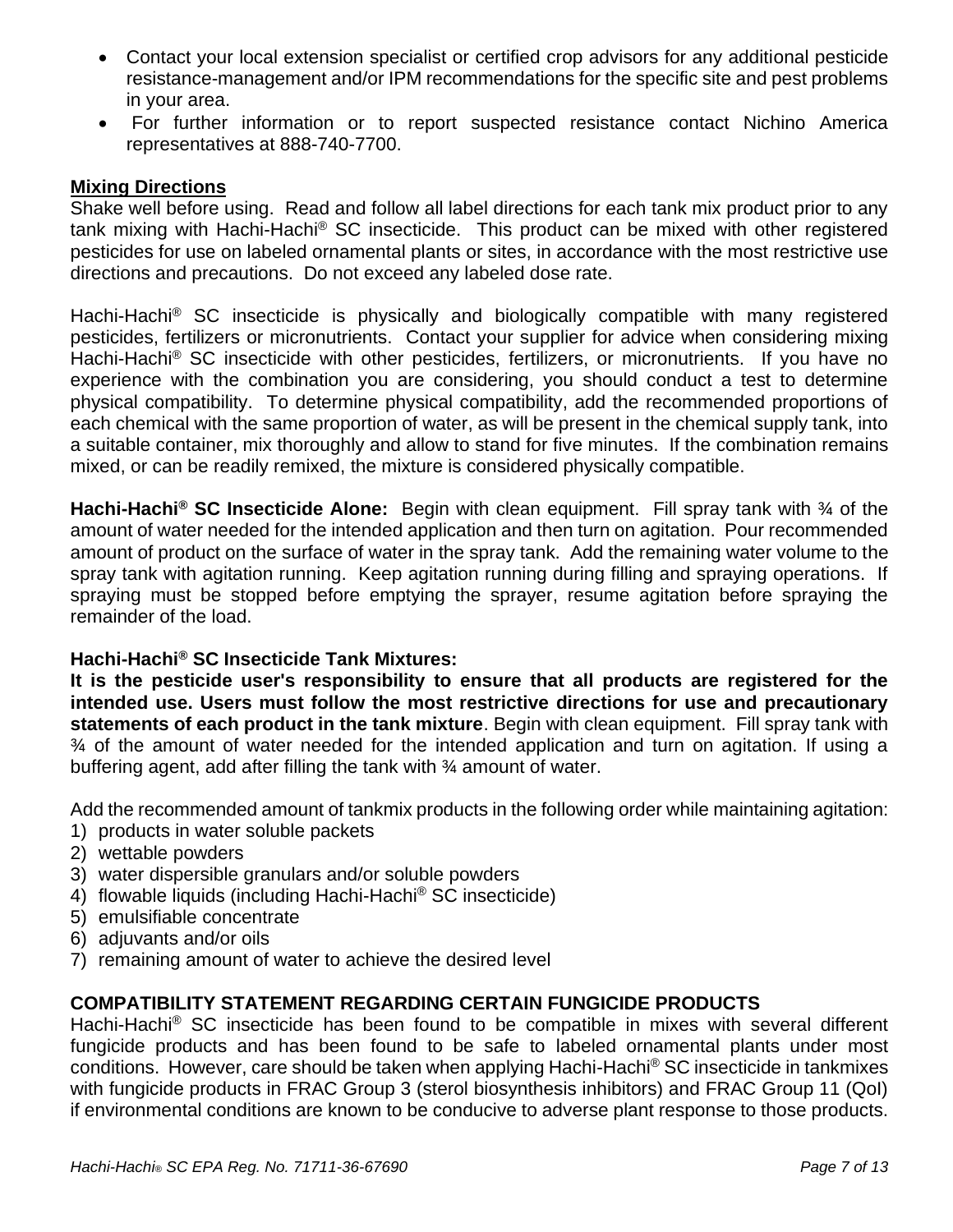## **Use on Ornamental Plants**

Hachi-Hachi<sup>®</sup> SC insecticide is recommended for use on ornamental plants. The use directions of this product are based on the results of product testing programs on a wide variety of ornamental plants. The phytotoxicity of Hachi-Hachi® SC insecticide has been assessed on a wide variety of common ornamental plants. However, not all plant species, varieties, and cultivars have been tested, including with possible tankmix combinations, sequential pesticide treatments, and adjuvants and surfactants. Local conditions also can influence plant tolerance and may not match those under which testing has been conducted. **Therefore, before using Hachi-Hachi® SC insecticide for commercial applications, the user must test the product and its representative use on a sample of the ornamental plant to be treated to ensure that a phytotoxic response will not occur as a result of applications.**

Hachi-Hachi<sup>®</sup> SC insecticide works primarily through contact action, so good spray coverage is necessary for control of listed insects on the label. Applications should be made immediately after the solution is prepared. Under severe insect pressure, use the maximum rates and the shorter spray interval as specified on the label. Dense foliage or excessive growth will often prevent adequate coverage; adjust spray volumes accordingly. Mix with sufficient water and apply as a foliar spray to obtain uniform coverage. Treat plants when pests are immature or at a susceptible stage and populations are building, before plant damage occurs.

Applications may be made with high or low volume spray equipment that provides thorough coverage of the plant. Apply with properly calibrated spray equipment. A wetting agent or other spray adjuvant approved for use on the plant may be added to spray solutions according to the manufacturer's use instructions to achieve optimum control.

Though Hachi-Hachi® SC insecticide has been tested on a wide variety of common finished greenhouse ornamental plants (see Table 1), plant injury is always possible due to the varying environmental conditions under which this product may be applied. Young herbaceous ornamental plants such as bedding plant plugs may be more susceptible than mature plants. **Do not tankmix unless you first test Hachi-Hachi® SC insecticide on a small area under local conditions and with the representative use (e.g. plant size, tankmixes, with fungicides, etc.) prior to any commercial application**. If any sign of plant damage or phytotoxicity occurs during the small-scale test, do not make commercial applications of Hachi-Hachi® SC to that plant.

| <b>TABLE 1</b>                                                                                                                           |                       |  |
|------------------------------------------------------------------------------------------------------------------------------------------|-----------------------|--|
| List of Plant Species Tested for Sensitivity to Hachi-Hachi® SC Insecticide <sup>1</sup><br><b>Common Name</b><br><b>Scientific Name</b> |                       |  |
| Arrowwood                                                                                                                                | Viburnum spp.         |  |
| Ash                                                                                                                                      | Fraxinus spp.         |  |
| Cherry                                                                                                                                   | Prunus spp.           |  |
| Chrysanthemum                                                                                                                            | Chrysanthemum spp.    |  |
| Coleus                                                                                                                                   | Solenostemon spp.     |  |
| Fanflower                                                                                                                                | Scaevola aemula       |  |
| Gerbera (Transvaal Daisy)                                                                                                                | Gerbera spp.          |  |
| Lantana                                                                                                                                  | Lantana spp.          |  |
| Madwort                                                                                                                                  | Alyssum spp.          |  |
| Moss Rose                                                                                                                                | Portulaca spp.        |  |
| Pentas                                                                                                                                   | Pentas lanceolata     |  |
| Schefflera                                                                                                                               | Brassaia actinophylla |  |
| Snapdragon                                                                                                                               | Antirrhinum majus     |  |
| Yew                                                                                                                                      | Taxus media           |  |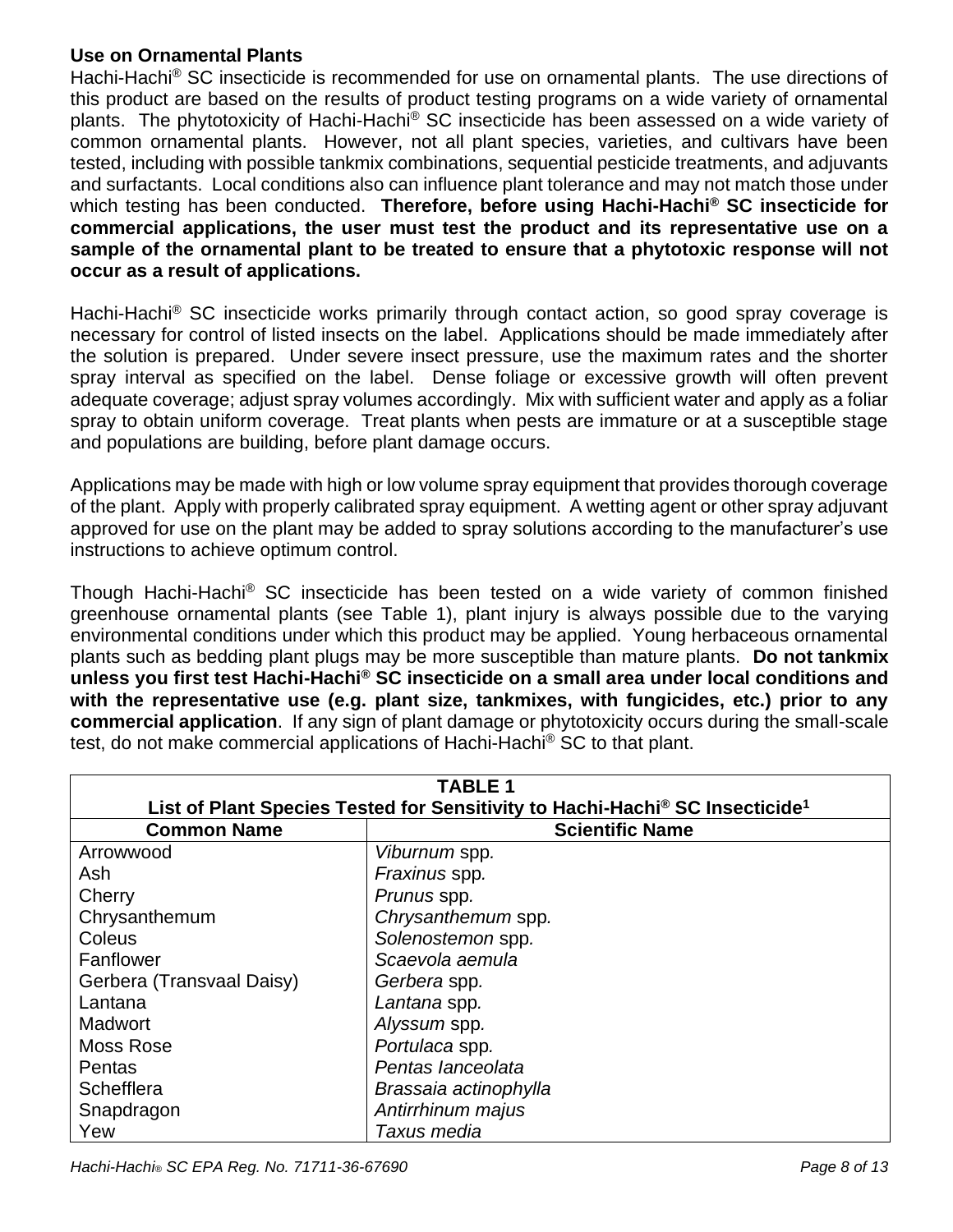Zinnia *Zinnia sp.*

**<sup>1</sup>** Local conditions can influence plant tolerance and may not match those under which these species were tested. Before using Hachi-Hachi® SC insecticide for commercial applications, test the product on a small sample of the ornamental plant to be treated with a representative plant to ensure plant injury does not occur.

**Temporary phytotoxicity may occur to some species of** *Ageratum***,** *Begonia, Colocasia***,**  *Geranium***,** *Ground Orchid (Spathoglottis plicata), Lobelia***,** *Marigold (Tagetes* **spp***.),* **Pansy (flowers),** *Verbena***, and** *Vinca***.** 

**DO NOT APPLY HACHI-HACHI SC INSECTICIDE TO** *SALVIA* **SPP.,** *IMPATIENS* **SPP.,**  *GYPSOPHILA* **SPP., AND NEW GUINEA IMPATIENS DUE TO POTENTIAL PLANT INJURY.**

| <b>Greenhouse Ornamental Plants EXCEPT cut flowers</b>                                                                                                                                   |                                                                         |                                                                                                                                                                                                                                                                                                                                                                                                                                                                                                                                                                                                                                                                                                                                                                                                                                                                                                                                                                                                               |
|------------------------------------------------------------------------------------------------------------------------------------------------------------------------------------------|-------------------------------------------------------------------------|---------------------------------------------------------------------------------------------------------------------------------------------------------------------------------------------------------------------------------------------------------------------------------------------------------------------------------------------------------------------------------------------------------------------------------------------------------------------------------------------------------------------------------------------------------------------------------------------------------------------------------------------------------------------------------------------------------------------------------------------------------------------------------------------------------------------------------------------------------------------------------------------------------------------------------------------------------------------------------------------------------------|
| <b>Pest</b>                                                                                                                                                                              | <b>Dilution Rate</b><br>fl. oz./100<br>gallons                          | <b>Use Directions</b>                                                                                                                                                                                                                                                                                                                                                                                                                                                                                                                                                                                                                                                                                                                                                                                                                                                                                                                                                                                         |
| Aphids<br>Leafhoppers<br>Lepidopteran<br>insects<br>(early<br>instars)<br>Mealybugs<br>Soft scale<br><b>Thrips</b><br>Whitefly*<br>Powdery mildew*<br>Downy mildew*<br>*suppression only | 21 to 32<br>fl oz per 100 gal<br>(0.22 to 0.34 lb.<br>a.i. per 100 gal) | 100 gallons of finished spray solution will<br>$\bullet$<br>20,000<br>typically<br>cover<br>square<br>feet<br>of<br>greenhouse.<br>Apply in sufficient water to obtain complete<br>coverage of all plant parts. Applications may be<br>made with high volume or low volume ground<br>equipment only. Follow the spray equipment<br>manufacturer's directions to determine the<br>amount of spray solution required to obtain<br>thorough<br>coverage.<br>Consult the<br>spray<br>equipment manufacturer's operator's manual,<br>spray nozzle catalogs, and/or your crop advisor<br>for more information.<br><b>USE RESTRICTIONS</b><br>Do not apply more than 32 fluid ounces/100<br>gallons (1.36 lbs ai/acre) per application.<br>Do not apply more than 100 gallons of spray<br>$\bullet$<br>solution per 10,000 sq. ft. per application.<br>Do not apply more than 2 applications per plant<br>cycle.<br>Do not apply more than 61 fluid ounces (0.64 lb<br>$\bullet$<br>ai)/100 gallons per plant cycle. |
|                                                                                                                                                                                          |                                                                         | Allow at least 10 days between applications.<br>Do not spray to the point of runoff.<br>$\bullet$<br>Do not allow pesticide to enter or run off into<br>public waterways, sewers, or drains.                                                                                                                                                                                                                                                                                                                                                                                                                                                                                                                                                                                                                                                                                                                                                                                                                  |

## **APPLICATION RATE CHART FOR HACHI-HACHI® SC INSECTICIDE**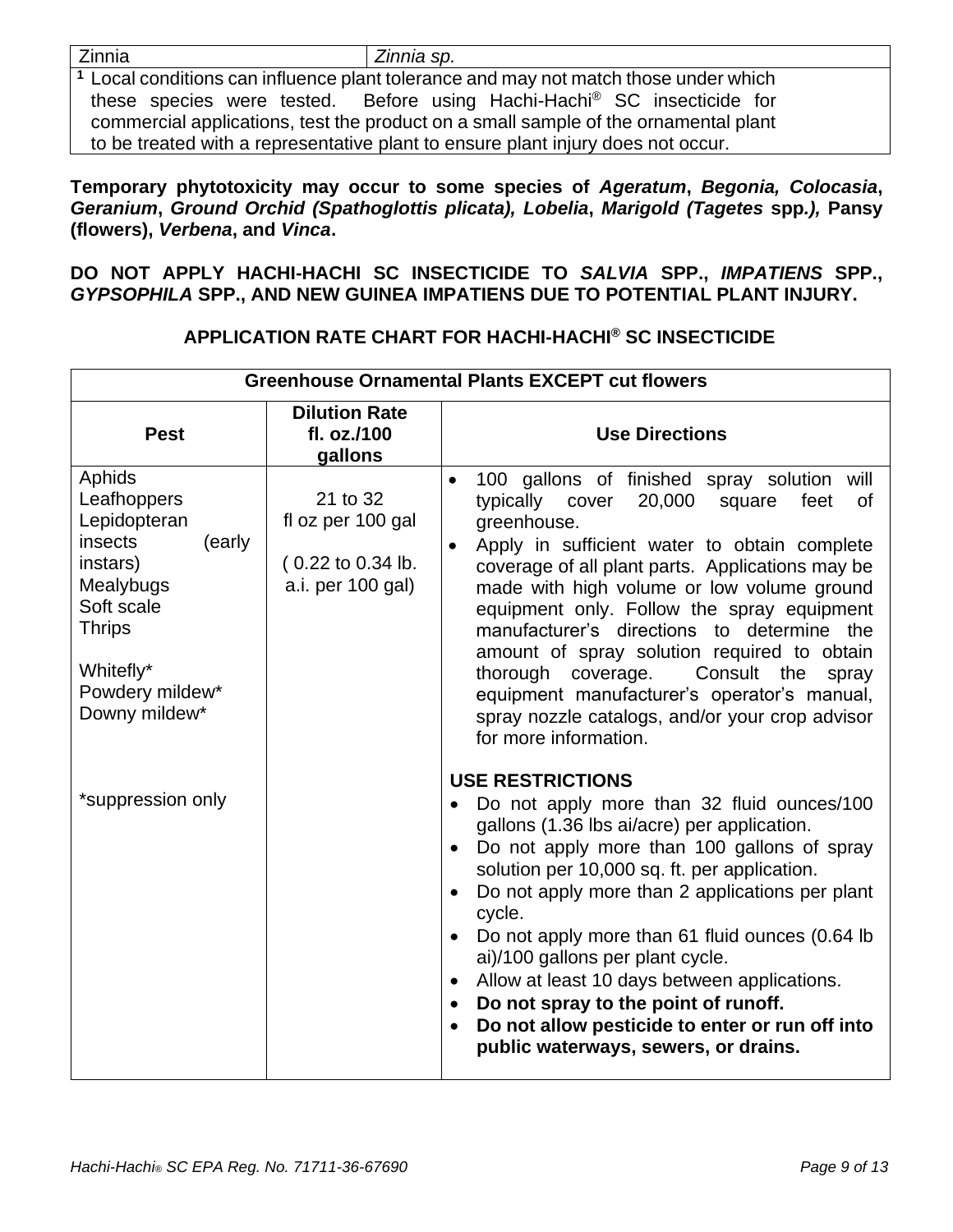| Greenhouse Ornamental Plants Grown for Cuttings (e.g. cut flowers)                                                                                               |                                                                      |                                                                                                                                                                                                                                                                                                                                                                                                                                                                                                                                                                                                                                                                                                                      |
|------------------------------------------------------------------------------------------------------------------------------------------------------------------|----------------------------------------------------------------------|----------------------------------------------------------------------------------------------------------------------------------------------------------------------------------------------------------------------------------------------------------------------------------------------------------------------------------------------------------------------------------------------------------------------------------------------------------------------------------------------------------------------------------------------------------------------------------------------------------------------------------------------------------------------------------------------------------------------|
| <b>Pest</b>                                                                                                                                                      | <b>Dilution Rate</b><br>fl. oz./100<br>gallons                       | <b>Use Directions</b>                                                                                                                                                                                                                                                                                                                                                                                                                                                                                                                                                                                                                                                                                                |
| Aphids<br>Leafhoppers<br>Lepidopteran<br>insects<br>(early instars)<br>Mealybugs<br>Soft scale<br><b>Thrips</b><br>Whitefly*<br>Powdery mildew*<br>Downy mildew* | 14 to 32<br>fl oz per 100 gal<br>(0.15 to 0.34 lb ai<br>per 100 gal) | 100 gallons of finished spray solution will<br>typically cover<br>20,000<br>feet<br>square<br>0f<br>greenhouse.<br>Apply in sufficient water to obtain complete<br>$\bullet$<br>coverage of all plant parts. Applications may be<br>made with high volume or low volume ground<br>equipment only. Follow the spray equipment<br>manufacturer's directions to determine the<br>amount of spray solution required to obtain<br>thorough coverage.<br>Consult the spray<br>equipment manufacturer's operator's manual,<br>spray nozzle catalogs, and/or your crop advisor<br>for more information.                                                                                                                      |
| *suppression only                                                                                                                                                |                                                                      | <b>USE RESTRICTIONS</b><br>Do not apply more than 32 fluid ounces/100 gal<br>(1.36 lbs a.i./acre) per application.<br>Do not apply more than 100 gallons of spray<br>$\bullet$<br>solution per 10,000 square feet per application.<br>Do not apply more than 2 applications per plant<br>cycle.<br>Do not apply more than 61 fluid ounces (0.64 lb<br>$\bullet$<br>ai)/100 gallons per plant cycle.<br>Do not apply more than 4 applications per year.<br>$\bullet$<br>Allow at least 10 days between applications.<br>$\bullet$<br>Preharvest Interval (PHI): 0 days<br>$\bullet$<br>Do not spray to the point of runoff.<br>Do not allow pesticide to enter or runoff into<br>public waterways, sewers, or drains. |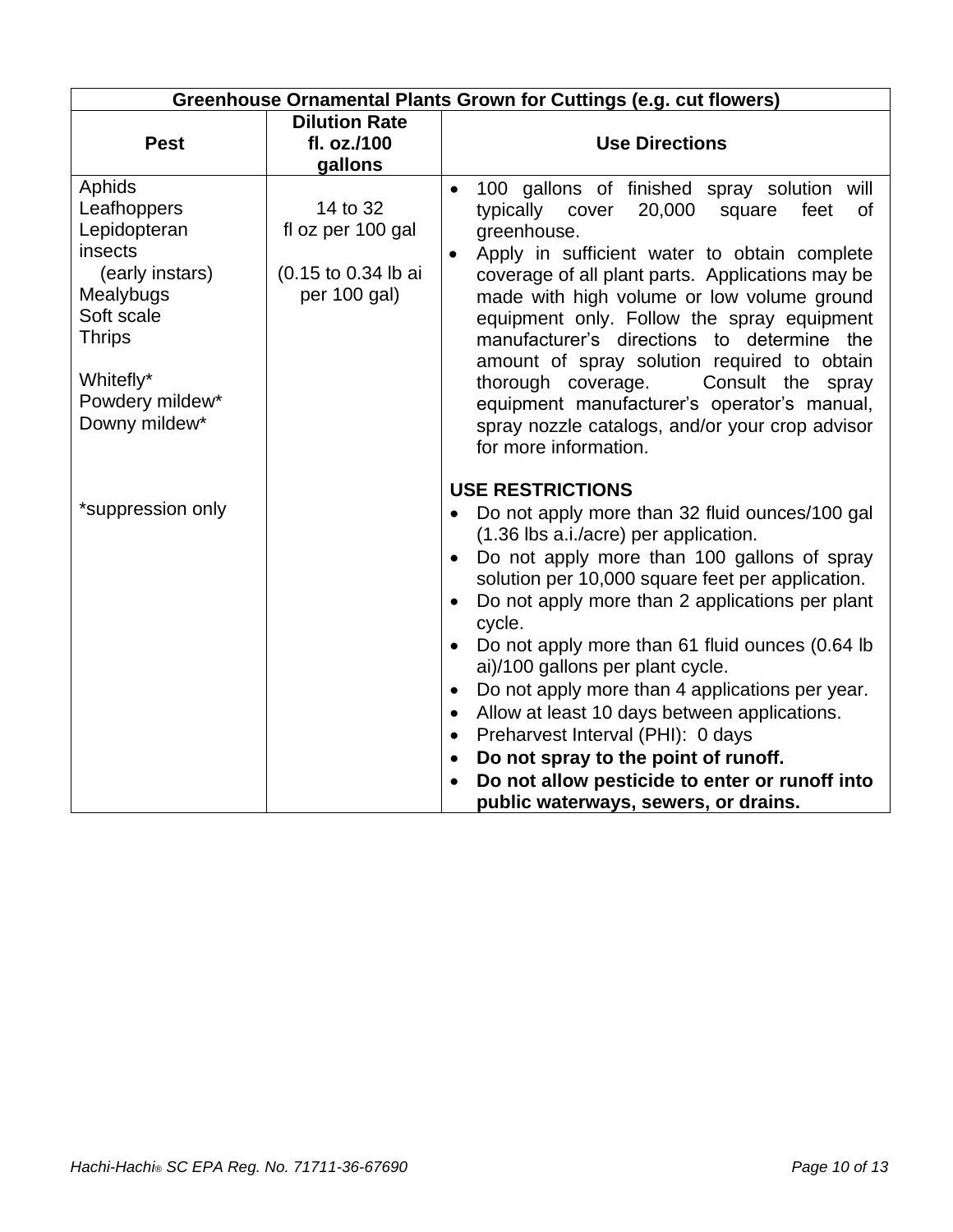| Outdoor Ornamentals [Not registered for use in California]                                      |                          |                                                                                            |
|-------------------------------------------------------------------------------------------------|--------------------------|--------------------------------------------------------------------------------------------|
| In lath and shadehouses; nurseries; landscape ornamentals; ground covers; field- and container- |                          |                                                                                            |
|                                                                                                 |                          | grown ornamentals; non-bearing fruit and nut trees and vines in nurseries; Christmas trees |
| <b>Pest</b>                                                                                     | <b>Dilution Rate</b>     | <b>Use Directions</b>                                                                      |
| Aphids                                                                                          | 14.0 to 27.0 fl oz/ per  | Apply using a minimum of 100<br>$\bullet$                                                  |
| Coleopteran insects                                                                             | 100 gallons              | gallons of solution per acre.                                                              |
| (including Japanese                                                                             |                          |                                                                                            |
| and Red-headed                                                                                  | (0.15 to 0.28 lb ai/ per | <b>USE RESTRICTIONS</b>                                                                    |
| flea beetles)                                                                                   | 100 gallons)             | Do not apply this product in                                                               |
| Lepidopteran insects                                                                            |                          | residential areas.                                                                         |
| (early instars)                                                                                 |                          | Do not apply by air.                                                                       |
| Leafhoppers                                                                                     |                          | Do not make more than 2<br>$\bullet$                                                       |
| Mealybugs                                                                                       |                          | applications per crop per growing                                                          |
| Soft scale                                                                                      |                          | season.                                                                                    |
| <b>Thrips</b>                                                                                   |                          | Do not apply more than 53.5 fluid<br>$\bullet$                                             |
|                                                                                                 |                          | ounces (0.56 lb ai) per acre per                                                           |
| Downy mildew*                                                                                   |                          | growing season.                                                                            |
| Powdery                                                                                         |                          |                                                                                            |
| mildew*                                                                                         |                          | Do not apply more than 84.0 fluid<br>$\bullet$                                             |
| Whitefly*                                                                                       |                          | ounces (0.88 lb ai) per acre per year                                                      |
|                                                                                                 |                          | Allow at least 10 days between                                                             |
| *suppression only                                                                               |                          | applications                                                                               |

| <b>Greenhouse Cucumber</b>                                                                                          |                                                                                 |                                                                                                                                                                                                                                                                                         |
|---------------------------------------------------------------------------------------------------------------------|---------------------------------------------------------------------------------|-----------------------------------------------------------------------------------------------------------------------------------------------------------------------------------------------------------------------------------------------------------------------------------------|
| <b>Pest</b>                                                                                                         | <b>Rate/Acre</b>                                                                | <b>Use Directions</b>                                                                                                                                                                                                                                                                   |
| Aphids                                                                                                              | 17.0 to 27.0 fl oz/acre<br>$(0.18 \text{ to } 0.28 \text{ lb } \text{ai/acre})$ | For applications to greenhouse<br>$\bullet$<br>cucumbers, apply using a minimum<br>of 20 gallons/acre.                                                                                                                                                                                  |
| <b>Thrips</b><br>Fleabeetle*<br>Pickleworm*<br>Whiteflies*<br>Powdery mildew*<br>Downy mildew*<br>*suppression only | 21.0 to 27.0 fl oz/acre<br>$(0.22 \text{ to } 0.28 \text{ lb } \text{ai/acre})$ | <b>USE RESTRICTIONS</b><br>Do not apply more than 108 fl oz<br>$\bullet$<br>$(1.13$ lb ai) per year.<br>Do not make more than 4 applications<br>$\bullet$<br>per year.<br>Allow at least 14 days between<br>$\bullet$<br>applications.<br>Preharvest Interval (PHI): 1 day<br>$\bullet$ |

| <b>Greenhouse Tomato</b>                                              |                                                                                 |                                                                                                                                                                                                                 |
|-----------------------------------------------------------------------|---------------------------------------------------------------------------------|-----------------------------------------------------------------------------------------------------------------------------------------------------------------------------------------------------------------|
| <b>Pest</b>                                                           | <b>Rate/Acre</b>                                                                | <b>Use Directions</b>                                                                                                                                                                                           |
| Aphids<br><b>Psyllids</b>                                             | 17.0 to 24.0 fl oz/acre<br>$(0.18 \text{ to } 0.25 \text{ lb } \text{ai/acre})$ | • For applications to greenhouse<br>tomatoes, apply using a minimum of<br>60 gallons/acre.<br><b>USE RESTRICTIONS</b>                                                                                           |
| <b>Thrips</b><br>Whiteflies*<br>Powdery mildew *<br>*suppression only | 21.0 to 24.0 fl oz/acre<br>$(0.22 \text{ to } 0.25 \text{ lb } \text{ai/acre})$ | • Do not apply more than 48.0 fl oz<br>$(0.50$ lb ai) per year.<br>• Do not make more than 2 applications<br>per year.<br>Allow at least 10 days between<br>applications.<br>• Preharvest Interval (PHI): 1 day |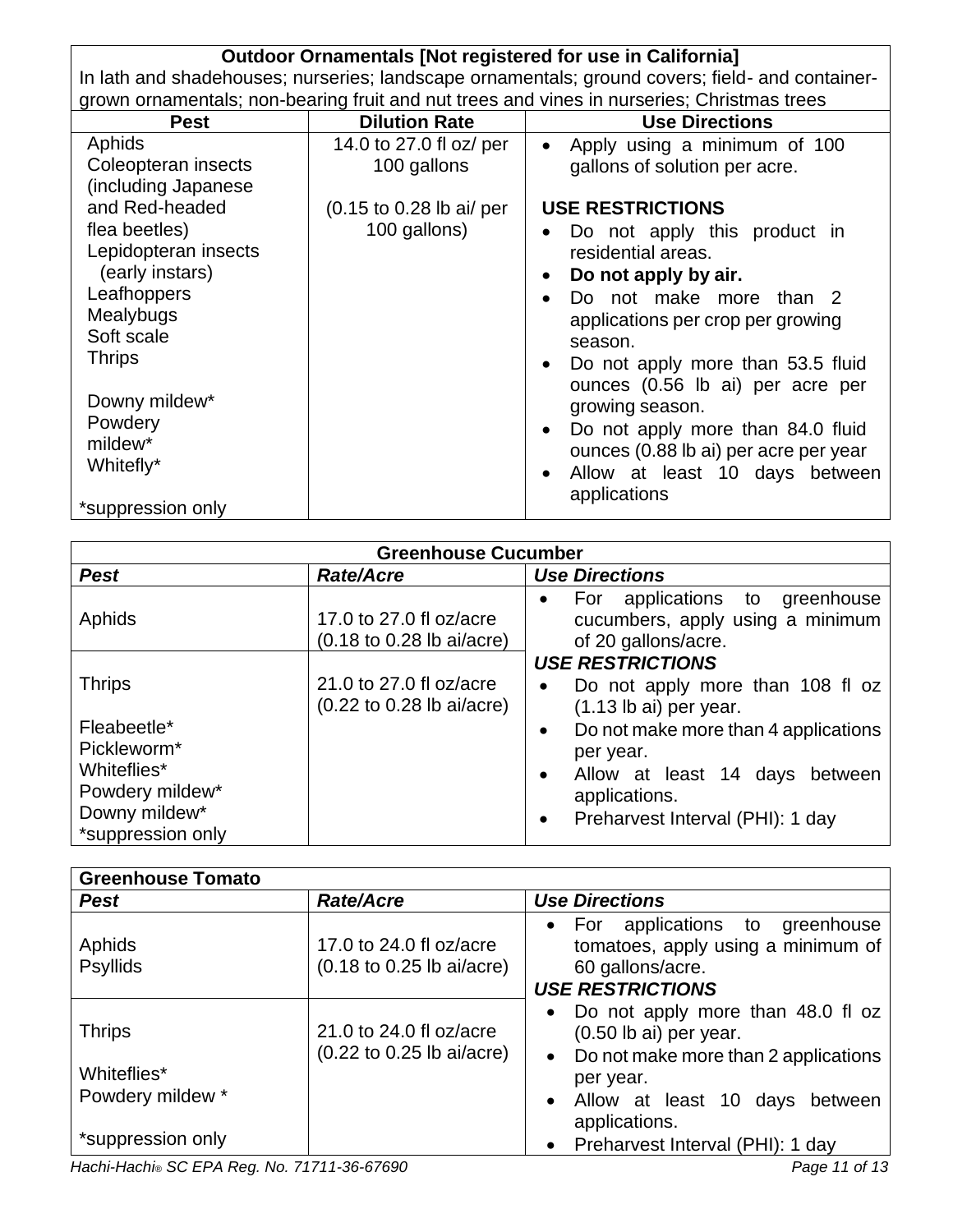## **Storage and Disposal**

Do not contaminate water, food, or feed by storage or disposal.

**PESTICIDE STORAGE:** Store in original container, and keep tightly closed when not in use. Store in a cool, dry place.

**PESTICIDE DISPOSAL:** Wastes resulting from the use of this product must be disposed of on site or at an approved waste disposal facility.

### **CONTAINER HANDLING:**

## **[Nonrefillable plastic container (Less than 5 gallons)]**

Nonrefillable container. Do not reuse or refill this container. Clean container promptly after emptying. Triple rinse as follows: Empty the remaining contents into application equipment or a mix tank and drain for 10 seconds after the flow begins to drip. Fill the container  $\frac{1}{4}$  full with water and recap. Shake for 10 seconds. Pour rinsate into application equipment or a mix tank or store rinsate for later use or disposal. Drain for 10 seconds after the flow begins to drip. Repeat this procedure two more times. Then offer for recycling if available, or reconditioning if appropriate, or puncture and dispose of in a sanitary landfill, or by other procedures approved by state and local authorities.

## **[Nonrefillable plastic container (Greater than 5 gallons)]**

Nonrefillable container. Do not reuse or refill this container. Clean container promptly after emptying.

Triple Rinse as follows: Empty the remaining contents into application equipment or a mix tank. Fill the container  $\frac{1}{4}$  full with water. Replace and tighten closures. Tip container on its side and roll it back and forth, ensuring at least one complete revolution, for 30 seconds. Stand the container on its end and tip it back and forth several times. Turn the container over onto its other end and tip it back and forth several times. Empty the rinsate into application equipment or a mix tank or store rinsate for later use or disposal. Repeat this procedure two more times.

Pressure rinse as follows: Empty the remaining contents into application equipment or a mix tank and continue to drain for 10 seconds after the flow begins to drip. Hold container upside down over application equipment or a mix tank or collect rinsate for later use or disposal. Insert pressure rinsing nozzle in the side of the container, and rinse at about 40 PSI for at least 30 seconds. Drain for 10 seconds after the flow begins to drip.

Then offer for recycling if available, or reconditioning if appropriate, or puncture and dispose of in a sanitary landfill, or by other procedures approved by state and local authorities.

### **[Refillable plastic container]**

Refillable container. Refill this container with pesticide only. Do not reuse this container for any other purpose. Cleaning the container before final disposal is the responsibility of the person disposing of the container. Cleaning before refilling is the responsibility of the refiller. To clean the container before final disposal, empty the remaining contents from this container into application equipment or a mix tank. Fill the container about 10 percent full with water. Agitate vigorously or recirculate water with the pump for 2 minutes. Pour or pump rinsate into application equipment or rinsate collection system. Repeat this rinsing procedure two more times. Return to point of sale. Then offer for recycling if available, or reconditioning if appropriate, or puncture and dispose of in a sanitary landfill, or by other procedures approved by state and local authorities.